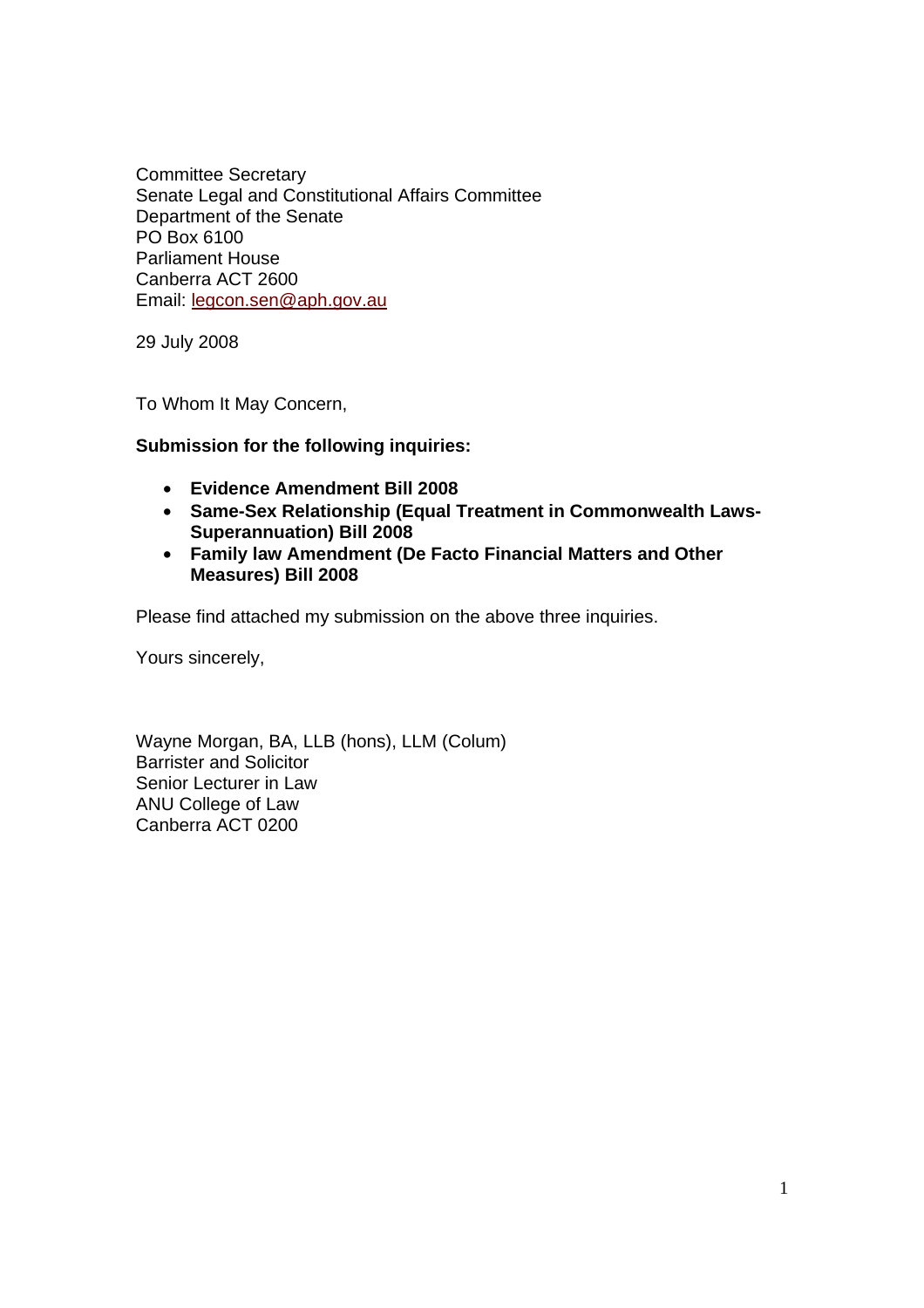## **Submission to the Senate Legal and Constitutional Affairs Committee Inquiry into certain bills recognising same-sex couples in Commonwealth Law**

*Wayne Morgan Senior Lecturer in Law ANU College of Law*

# **Introduction**

This submission addresses the Committee's inquiries into the following proposed legislation:

- *Same-Sex Relationship (Equal Treatment in Commonwealth Laws-Superannuation) Bill 2008*
- *Family law Amendment (De Facto Financial Matters and Other Measures) Bill 2008*
- *Evidence Amendment Bill 2008*

## **My expertise with respect to this issue**

I have been heavily involved in law reform on sexuality issues for the past 20 years. As an academic, I am also widely published on sexuality issues, including relationship law reform. With respect to the latter in particular, I have been involved in law reform in a number of states and territories, including SA, Tasmania, Victoria and the ACT. I was a consultant to the Tasmanian Attorney General on the drafting of the Tasmanian *Relationships Act* (2003), which the federal Government has repeatedly stated it would like to see copied in other Australian jurisdictions, and I teach courses in law and sexuality at the ANU College of Law.

#### **The principles upon which I base my submission**

My submission is based on three overriding principles: simplicity, practicality and respect for diversity. By simplicity I mean that Commonwealth law reform in this area should be based on a simple model which is both easy for members of the public to understand and easy to draft into law. By practicality I mean that the reforms must deal with the many areas of discrimination that make life difficult for same-sex couples and their families. Respect for diversity entails that equally valuable relationships in modern Australia are treated equally in terms of the rights and obligations that attach to them. This applies not only to same-sex relationships but also to interdependent (or "caring" relationships).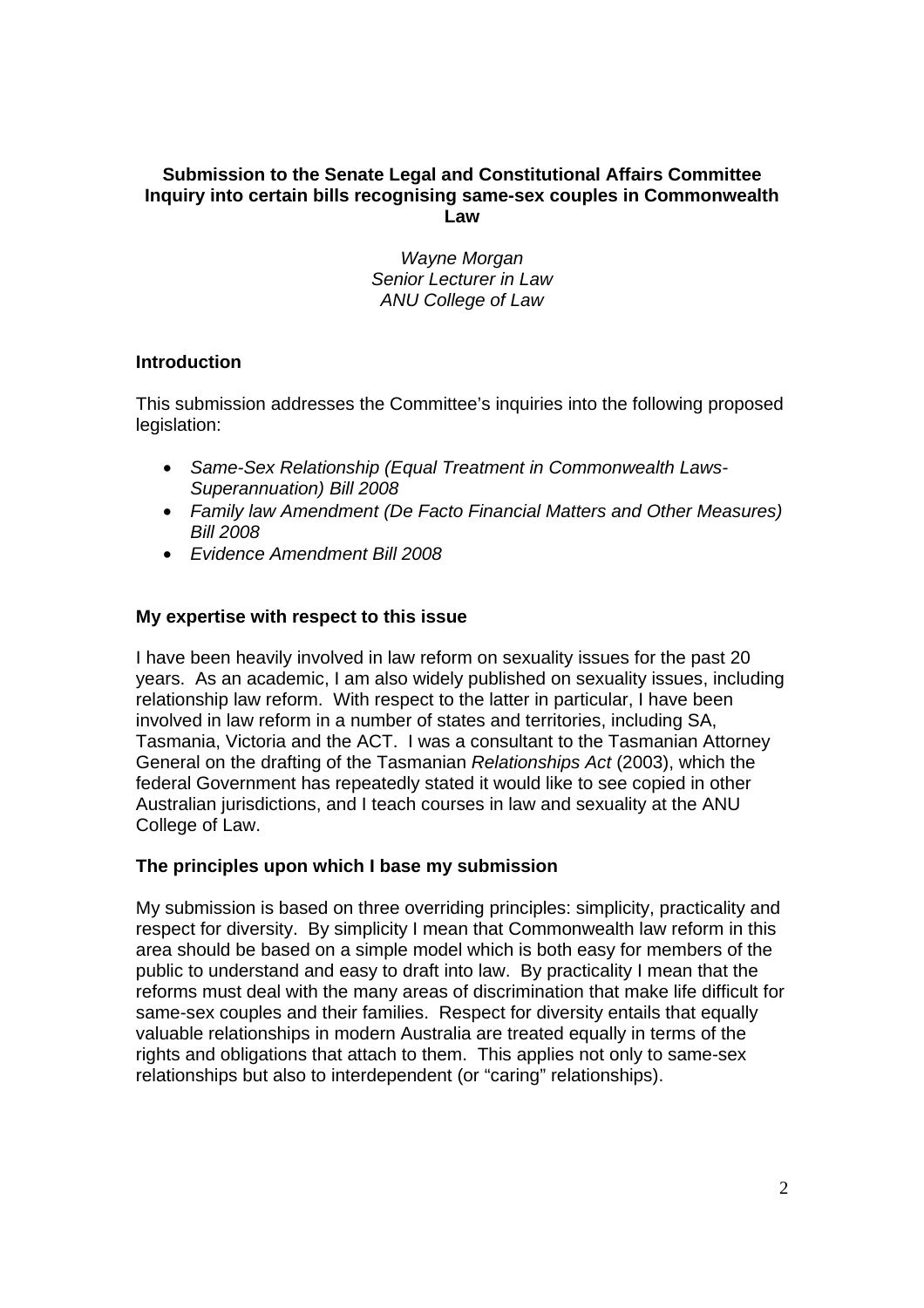I do not intend to address the specifics of the draft bills in detail, although some specific comments on the individual bills are included at the end of this submission. Instead, I intend to set forth a framework upon which I believe all Commonwealth reforms in this area should be based and which achieves respect for the principles mentioned.

## **The reality of relationships in Australia that Commonwealth law must deal with**

The Commonwealth must acknowledge the fact that the forms of intimate relationships that currently exist in Australia go far beyond the two categories of heterosexual marriage and heterosexual de-facto relationships. Furthermore, legal recognition at a state and territory level also goes beyond these two categories and this legal reality must also be reflected in the Commonwealth reforms.

Currently, all Australian states and territories recognize both same sex and opposite sex conjugal relationships under presumptive ("de facto") laws, although the terminology used varies extensively from jurisdiction to jurisdiction. Some states and territories also recognize interdependent relationships under presumptive laws. Tasmania, Victoria and the ACT go further by having civil union registration schemes (the Victorian scheme will not be in force until the end of 2008). Queensland also recently announced it is considering such a scheme and one has also been recommended by the NSW Law Reform Commission. Tasmania and Victoria allow both conjugal and interdependent relationships to be registered. The ACT's law only applies to conjugal partners.

Thus the Commonwealth reforms must deal with both presumptive ("de facto") laws and civil union registration schemes. Ideally, Commonwealth relationship law would also deal with both conjugal and interdependent couples, however, the Commonwealth is currently prevented from comprehensively regulating interdependent relationships because of limitations on Commonwealth constitutional power.

# **The ideal position: not currently on the agenda**

Ideally, the Commonwealth should regulate all intimate relationships (both conjugal and interdependent) by passing a Commonwealth law modeled on the Tasmanian *Relationships Act*. Such a reform is not currently Government policy and, because of limitations on constitutional power particularly with respect to interdependent couples, could not take place without a referral of power from the states (and territories). Despite the fact that this option is not being currently considered, I put it forward as the "ideal" position because it would be the most rational and logical basis on which to achieve national uniformity. Given that the states and territories have been willing to refer their powers over children and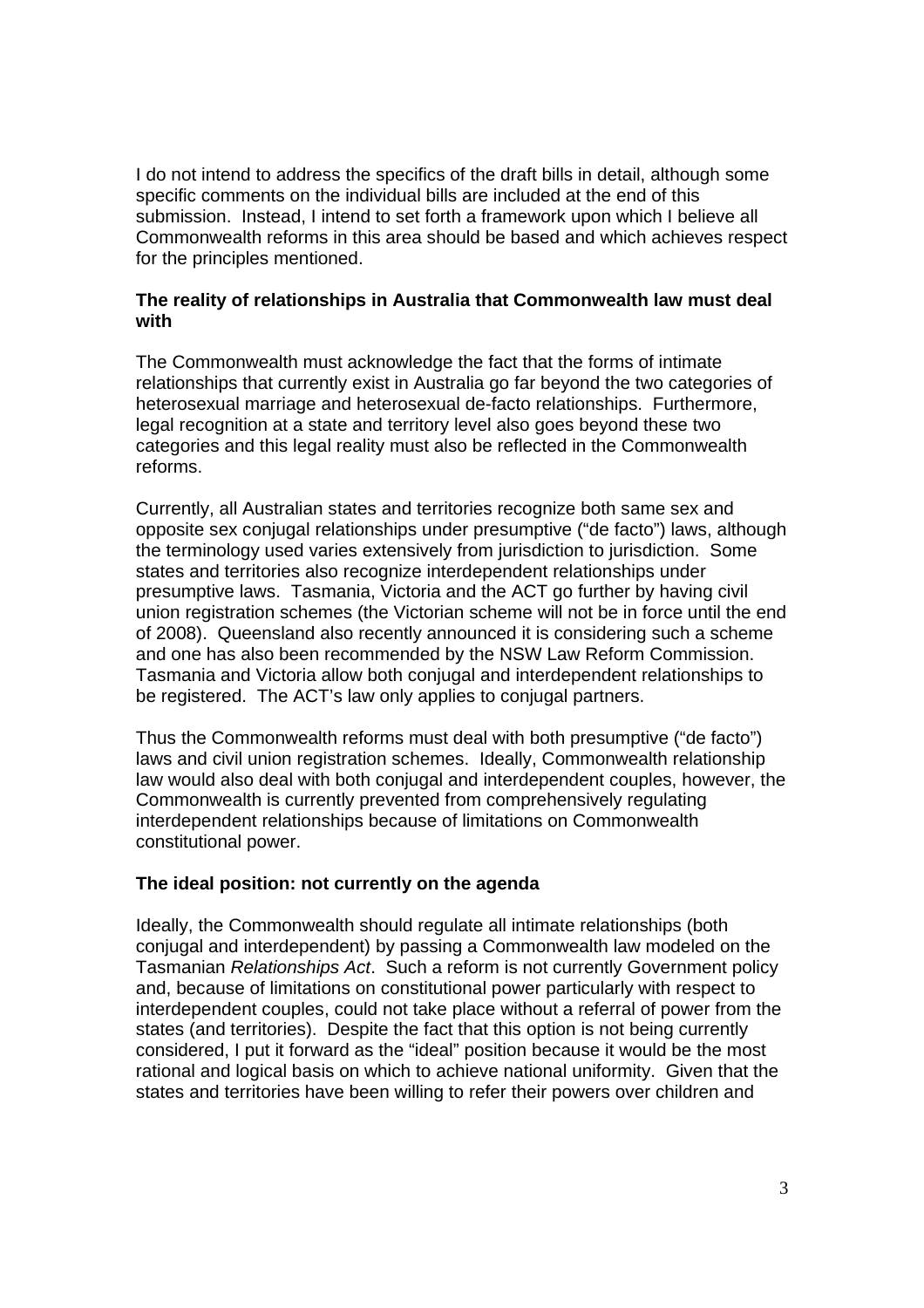many aspects of intimate relationships to the Commonwealth, achieving agreement on such a referral of power may well be possible.

Before such an option could be achieved, three steps would be necessary. First, the referral of power mentioned above. Secondly, policy determinations would need to be made, in consultation with gay and lesbian groups and carer organisations, with respect to the appropriate rights and obligations under commonwealth law (for example, carers would need to be treated differently under social security law, superannuation and possibly other areas). Thirdly, an "audit" would need to be done of all Commonwealth law, so that the Relationships Act would appropriately amend all areas.

Given that this option is not being considered, it is necessary to put forward a scheme which allows rational reform in the area of conjugal relationships (the reforms currently being undertaken by the Government, the first round of which is the subject of these senate inquiries).

#### **The appropriate framework for Commonwealth reform**

Even if the Commonwealth cannot currently regulate interdependent relationships comprehensively because of constitutional limitations, the same limitations are not present with respect to same-sex couples and their families. Because of existing heads of power in the commonwealth constitution and the referrals of power that have already been made by the states and territories, in my opinion, the Commonwealth now has constitutional power to regulate all aspects of same-sex couple rights in federal law. Even though the referrals from the states and territories may not be comprehensive, the Commonwealth has plenary power with respect to same-sex families because of determinations made by the UN Human Rights Committee concerning Australia's obligations under the International Covenant on Civil and Political Rights (ICCPR). The *Young* decision, in particular, means that the external affairs power may be used to enact Australia's obligations with respect to same-sex couples under the ICCPR.

It should be noted that the *Young* decision also makes it Australia's legal obligation to pursue reform in this area.

As stated above, at the state and territory level, same-sex relationships are currently recognized in two ways: under presumptive ("de facto") laws and under civil union registration schemes. Thus, for the purposes of Commonwealth law, the Commonwealth must recognize and treat equally three different categories of relationship: marriage, heterosexual and same-sex de facto relationships, and heterosexual and same-sex registered relationships.

The most rational model to achieve such recognition would be along the following lines.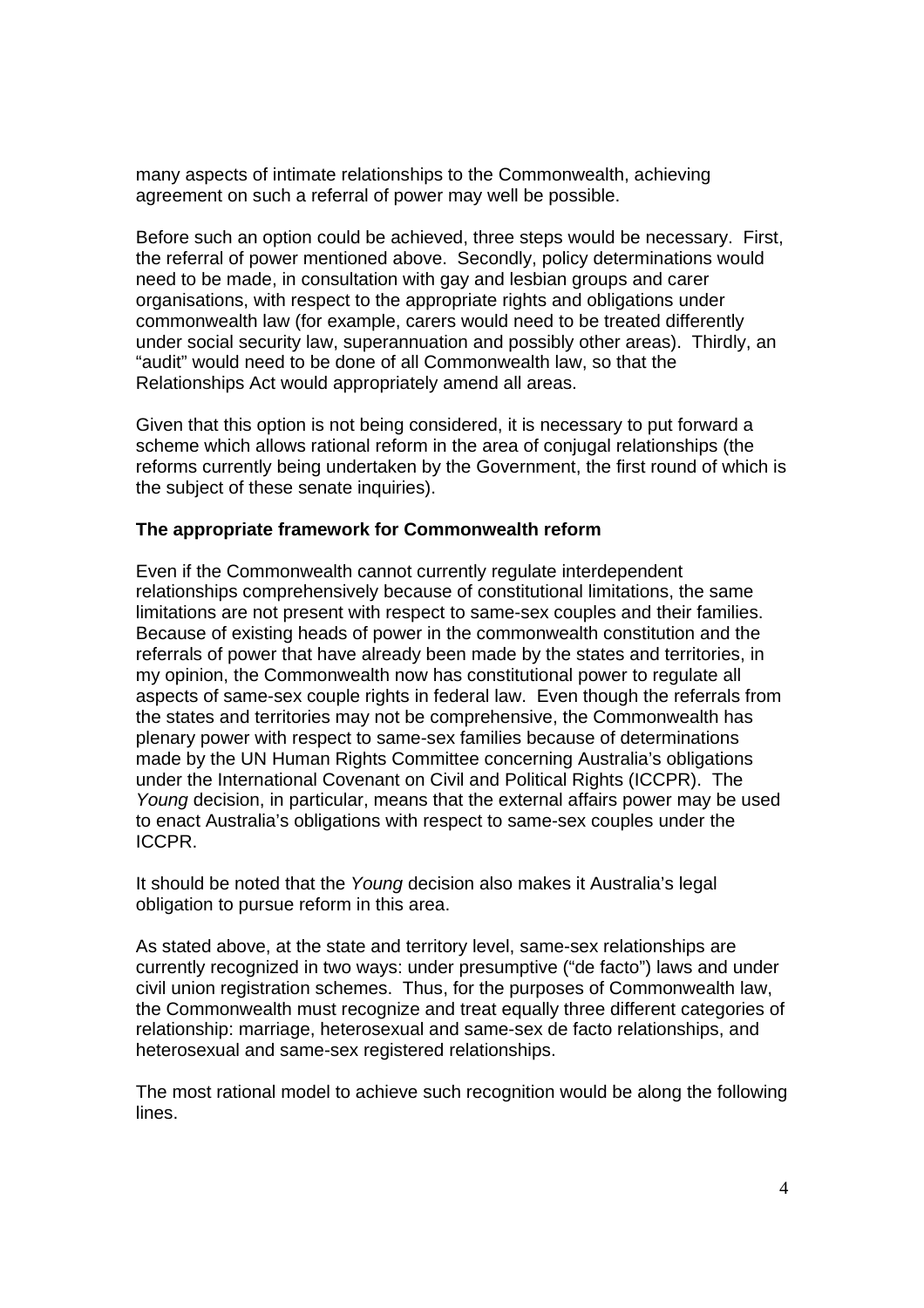The Commonwealth should adopt an "umbrella" term to refer to all three categories of relationship, for example the term currently used in the bills under review "couple relationship". That term should then be defined to include:

- (a) a valid marriage under Australian law
- (b) a de facto relationship
- (c) a registered relationship

"De facto relationship" and "registered relationship" would then be subject to further definitions. The former would be defined along the lines recommended by The Human Rights and Equal Opportunity Commission in its *Same-Sex, Same Entitlements* report of last year. "Registered relationship" could be defined along the following lines:

 A relationship between two persons registered under a relationship registration law.

"Relationship registration law" would be defined to mean those laws prescribed by regulation under the Act for the purposes of the definition. The regulations would in turn list the state and territory (and commonwealth if any were to be enacted) registration laws that it applies to.

These definitions would be inserted into the Commonwealth's *Acts Interpretation Act* and would apply to all commonwealth laws. This proposal achieves simplicity, practicality and respect for diversity. Where it is appropriate for all three categories of relationship to have the same rights and obligations, individual pieces of legislation would simple use the term "couple relationship" (or appropriate variants such as "partner in a couple relationship"). Where it is appropriate to distinguish between the three categories, this could also be achieved simply, by individual pieces of legislation using the individual terms "marriage", "de facto relationship" and/or "registered relationship".

Note that, in my opinion, all three categories should be treated equally for nearly all purposes. Minimal distinctions only should be drawn between them under commonwealth law.

It should be noted that the above proposal treats "registered relationships" quite differently from the way in which they are treated in the current bills and in the HREOC report referred to above. Indeed, the HREOC report recommends that registered relationships be treated as a subset of de-facto relationships and the Government is considering adopting this model in the second round of reforms it has announced to complete the removal of discriminatory provisions in commonwealth law. This approach is fundamentally flawed and should not be pursued. It is not appropriate to recognize registered relationships as a subset of de-facto relationships, as the two legal regimes are directed at fundamentally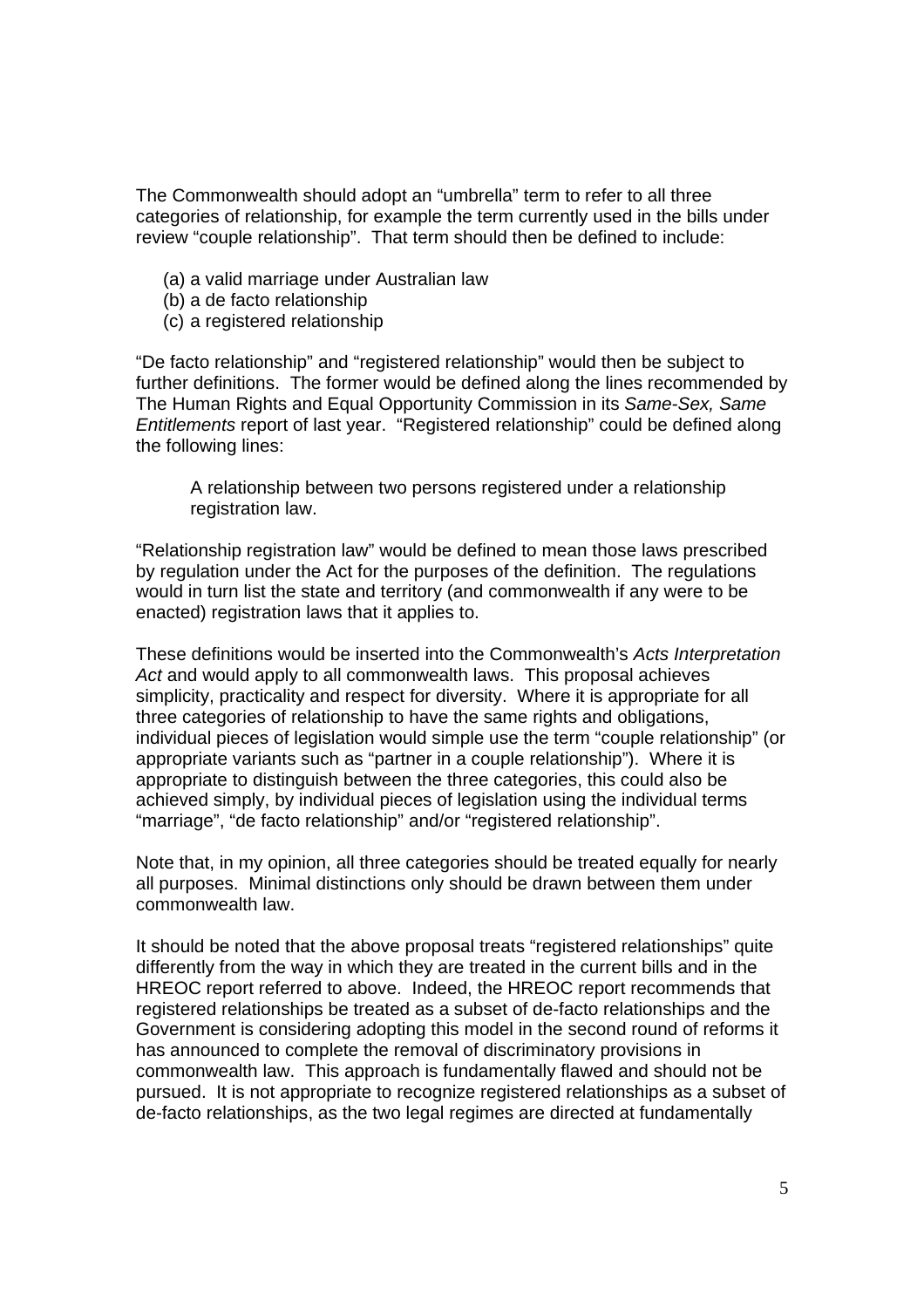different types of individual behaviour. As already noted de-facto law is based on a "presumptive" model, to catch all couples regardless of whether they take positive steps to have their relationship recognized by the state. Civil union registration schemes, on the other hand, are directed at couples who wish to have such formal recognition and actively pursue it. It thus does not make sense to regulate registered relationships under de facto models.

Furthermore, legal problems could result if registered relationships are treated as a sub-category of de facto. This is because relationships can be registered under state and territory schemes that would not satisfy the requirements for a presumptive de facto relationship. For example, evidence of cohabitation is not required for registration whereas this is a factor to prove a de facto relationship under the presumptive criteria.

Finally, whilst commenting on the substance of the Committee's terms of reference, it is necessary to address the issue of whether same-sex relationships should be recognized under the category of "interdependency". This has been the practice up until now under commonwealth law and I believe that some members of the coalition prefer this option.

The reality of social life in modern Australia is that same-sex couples form conjugal relationships in the same way that heterosexual couples do. If they could, many same-sex couples would marry. Given that this is prohibited, the only forms of recognition open to us are presumptive recognition and civil union registration schemes. Same-sex conjugal relationships are therefore appropriately categorized (as all state and territory jurisdictions categorize them) along with heterosexual de-facto and registered relationships. The category of "interdependency" is a broader category where the relationships involved are fundamentally different in that they do not involve "conjugality". The rights and obligations between partners in such relationships are different to those in the other relationships under consideration. Thus it is not appropriate that same-sex relationships be covered under an "interdependency" ground.

Further, under commonwealth law, "interdependency" categories usually entail extra requirements to be satisfied before legal recognition can occur, and it is discriminatory to require that same-sex couples satisfy these extra requirements when heterosexual couples do not have to.

#### **Fall back position**

Based on the submissions made above, I am obviously of the opinion that registered relationships should not be defined as a sub-category of de facto relationships. If, however, the Government decides to pursue this route, at the very least, proof of registration of a relationship under a state or territory law must be conclusive proof of the existence of a de facto relationship under commonwealth law, without the need to prove the usual criteria that must be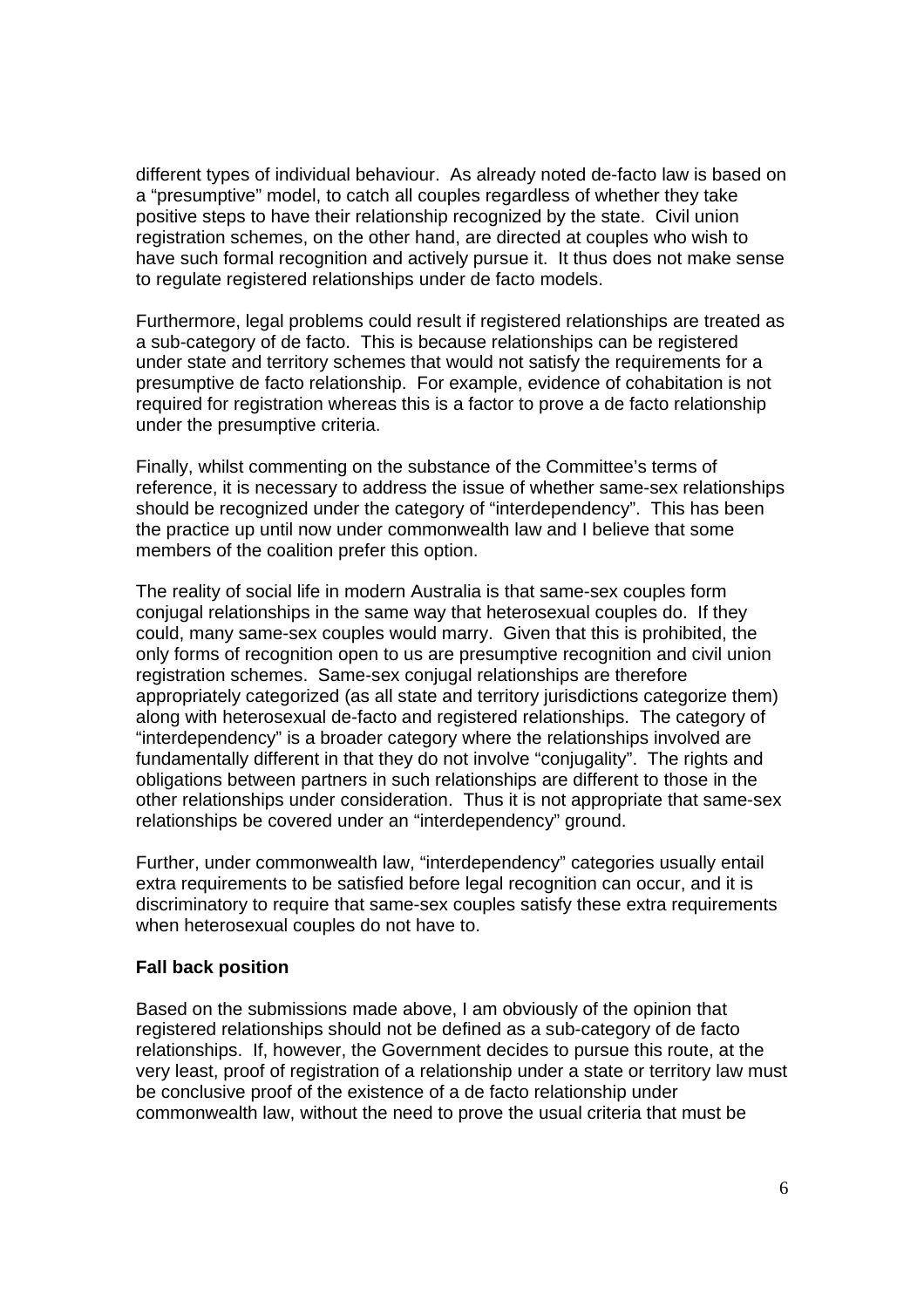proved before a (presumptive) de facto relationship is taken to exist (such as cohabitation).

It is noted that proof of registration may not be the only requirement in all circumstances. For example, under commonwealth superannuation laws that are the subject of the current Superannuation Bill, a marriage certificate is not necessarily conclusive proof of entitlement to a benefit based on dependency. In some circumstances, married couples must also satisfy other criteria such as periods of cohabitation. It is submitted that registered relationships would be subject to the same requirements as marriage in these circumstances.

## **Specific submissions on the three bills before the Committee**

All three bills under consideration should be amended to fully recognize all three types of relationship as outlined above. This is currently not the case. The current bills are particularly flawed with respect to registered relationships. If they are recognized at all, they are currently recognized only obliquely. For example under the *Same-Sex Relationship (Equal Treatment in Commonwealth Laws-Superannuation) Bill 2008*, registered relationships are recognized obliquely under the amendments to the *Judicial Pensions Act*, with recognition in some other areas by cross referencing to the *Judicial Pensions Act*.

The reforms under the *Same-Sex Relationship (Equal Treatment in Commonwealth Laws-Superannuation) Bill 2008*, with respect to the *Superannuation Industry Supervision Act* (SIS Act) also need further consideration. Whilst I recognize that the SIS Act is generally not prescriptive with respect to the Trust Deeds which govern private funds, there are concerns within the gay and lesbian community that the Government's reforms will not *require* private funds to amend their Deeds so as to recognize same-sex couples. Without inserting a prescriptive provision, funds could be encouraged to make such reforms by inserting two extra provisions into the SIS Act. First, a provision should be inserted stating that, to maintain compliance, a private fund must not discriminate in its Trust Deed on the basis of sex, race, sexuality, disability, age etc, except where such discrimination can be justified on an actuarial basis. Secondly, a provision should be inserted making clear that an amendment to Trust Deeds so as to recognize same-sex couples will not amount to a resettlement of the fund. The latter provision is necessary because under the common law, such an amendment may amount to a resettlement which may have significant tax implications for the fund's members.

The *Family law Amendment (De Facto Financial Matters and Other Measures) Bill 2008*, is also flawed with respect to its recognition of registered relationships. The Bill would insert a new definition of "de facto relationship" in clause 4AA. Subclause 2 contains 9 factors to be taken into account, one of which (para (g)) is registration. To treat registered relationships as just one factor to be considered in proving a de facto relationship is demeaning to registered couples,